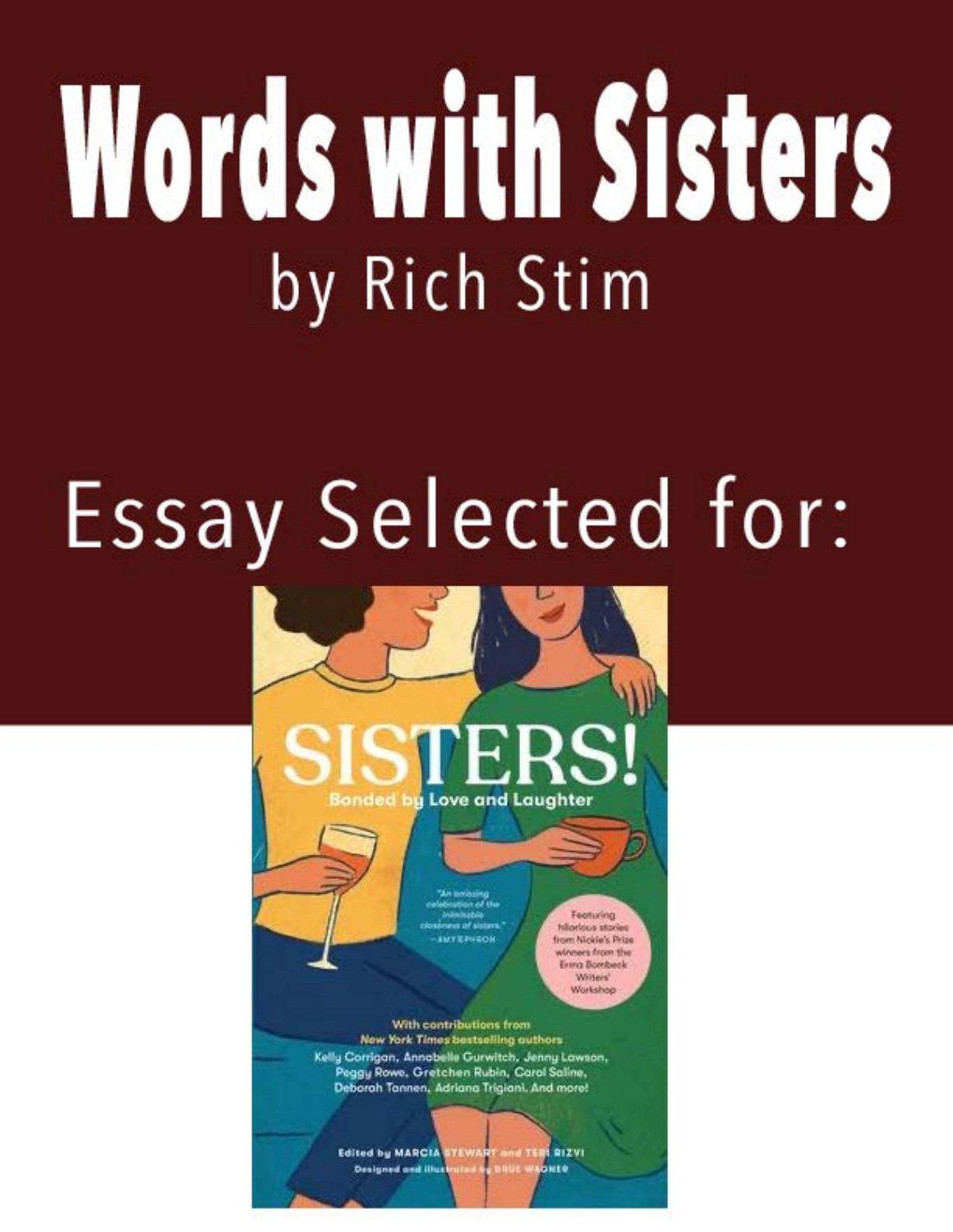## **Words With Sisters**

## 1.

Years ago, my sister and I sat on her bed at our home in Long Island, and we played a board game called Careers. You had to write down a prediction of how much fame, fortune, and happiness you would achieve (it had to equal 60 points) and then choose a career — politics, law, sports, space, show business, big business — that would help you achieve your prediction. We played in my sister's room, a converted attic with some memorable features: a window that opened onto the roof, a chimney painted white that ran through the center of the room, and a display of dolls from around the world. Also, on the plus side, the room was about as far away as you could get from my mother.

I must have been 13 when I started cheating at Careers (my sister was almost 16). I was fascinated by con-men and swindlers at the time, so I made up a system using duplicate famefortune-happiness predictions. It was a half-baked plan, and my furtive moves may have raised my sister's suspicions. I tried other Careers scams, and a few weeks later, she caught me in a different fraud. After I rolled the dice, I tapped my token on each square, creating an audible cue. Then, I would double tap it on a square to avoid landing somewhere undesirable. It worked a few times.

There was no fight when she caught me  $-$  we didn't fight  $-$  but she called me a cheater and displayed annoyance and maybe disappointment. She didn't have to say it. I could read it on her face. "What kind of brother cheats on his sister?"

I don't remember playing much Careers after that. Things changed. She had her sweet sixteen and was busy with high school friends.

A few years after that, she was off to college at Syracuse, and a few years after that, I left for Indiana. Eventually, we both moved to the Bay Area. I settled in San Francisco. My sister in Berkeley. My mother said we moved as far away from her as we could get.

2.

My sister and I began playing Words With Friends in 2013. I was grateful she'd fit me into her busy WWF life. She had many friends playing simultaneously, and I had none. We had different strategies. She was a defensive player, keeping the premium squares off-limits, and nesting her words into impenetrable squares and rectangles. I had a brash style, making bold moves and risking exposing triple-point squares. Neither of us acknowledged the incongruity, that we were playing a variation of my mother's favorite board game, Scrabble.

My mother was a serious game player, dominating, competitive, and always in a hurry. My sister and I avoided playing with her, but we liked it when my mother played Scrabble with her older sister (my aunt Shirlee). They were tight siblings, intimate confidants, who always lived within 10 miles of each other. As teenagers during the Depression, they were fatherless. They worked in their mother's clothing store while earning college degrees. The best side of my mother emerged when she was with her sister, fiddling with the wooden tiles.